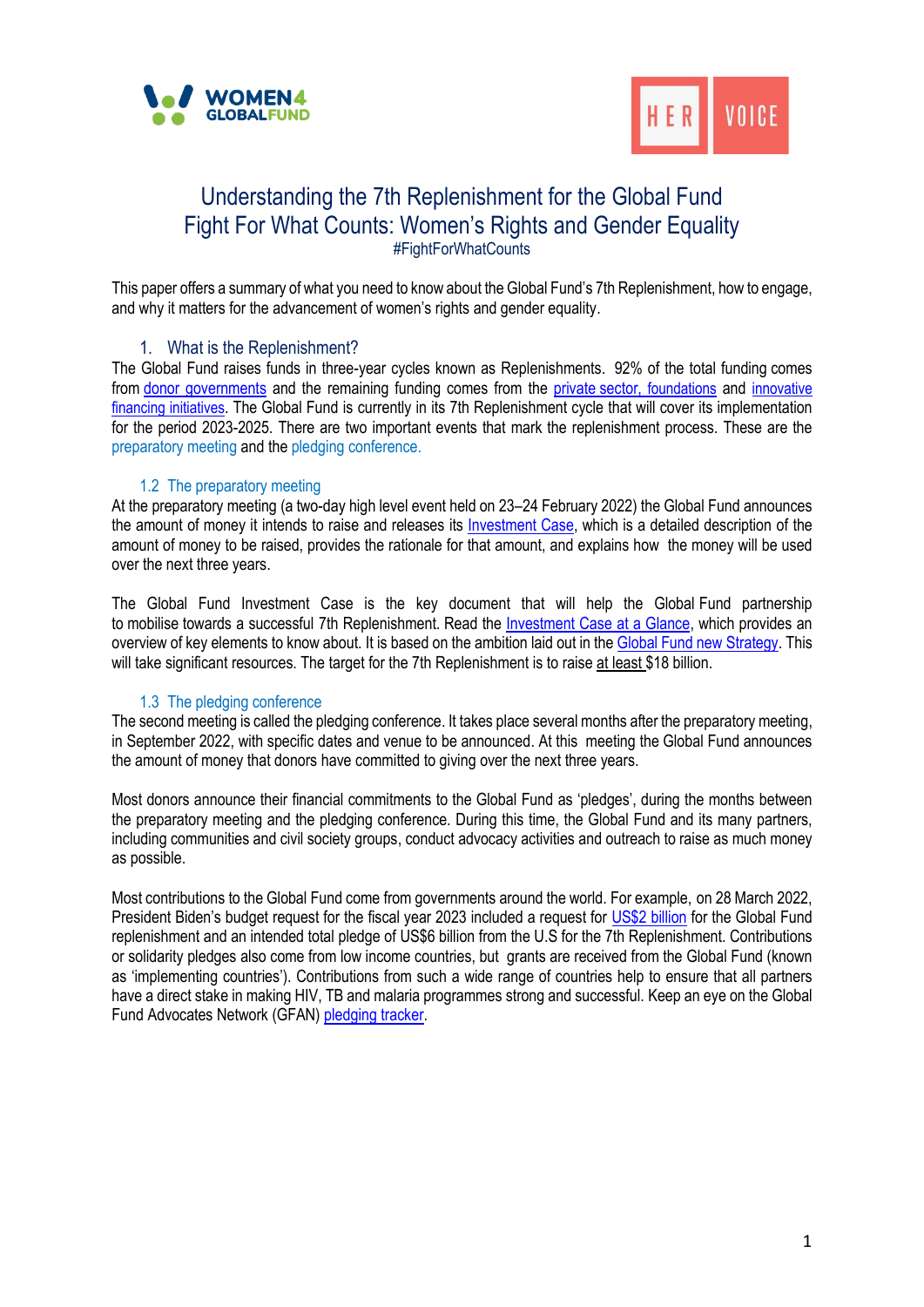



2. Why it is important for you and other women and girls to support the 7th Replenishment

The Global Fund has explained in its investment case that it needs at least US\$18 billion to deliver th[e new Global](https://www.theglobalfund.org/en/strategy/)  [Fund Strategy \(2023](https://www.theglobalfund.org/en/strategy/)–2028) and get back on track in the responses to HIV, TB and malaria.

The at least US\$18 billion target for the 7th Replenishment is US\$4 billion greater than what the Global Fund raised during the previous replenishment. With at least 18 billion, the Global Fund will be able to:

- Save 20 million more lives between 2020 and 2026, reducing the mortality rate by 64% across the three diseases.
- Avert more than 450 million infections or cases of HIV, TB and malaria, reducing the incidence rate by 58% across the three diseases by 2026
- This means that the Global Fund could reduce the annual death toll across the three diseases to 950,000 in 2026, down from 2.4 million in 2020, and 4 million in 2005.
- Reduce global inequality in life expectancy (where people in low-income countries live much shorter lives than in high-income countries) by 9% in 2026.

The target of at least 18 billion is envisioned to get the world back on track towards the global targets on the three diseases, but even in raising that, a funding gap would remain to ensure full coverage. As such, the target of at least 18 billion is truly the minimum that must be raised. Now more than ever, increased funding is needed to overcome the global setbacks confronting HIV, TB and malaria programmes due to the added burden of COVID-19 as well as an economic crisis. This is even more relevant in countries where women and girls are at high risk and especially vulnerable.

While the Global Fund's new Strategy has more ambitious commitments around human rights, gender equality and equity than ever before, the replenishment needs to be successful in order to secure the financial resources that will enable the delivery of these commitments.

We need the replenishment to succeed because the health and well-being of millions of women and girls depend on the Global Fund's resources and leadership. The Strategy includes many goals and targets related to gender equality and the involvement of communities and women in all their diversity.

# 3. What has happened so far?

The preparatory meeting at the end of February 2022 launched the overall process. This virtual meeting was hosted by a coalition of five African countries (Democratic Republic of the Congo, Kenya, Rwanda, Senegal and South Africa), with high-level representation from four presidents. The importance of listening to and responding to the needs of women and girls was highlighted during the meeting by Ms Grace Ngulube, a young woman from Malawi. [\(Read her talking points here.](https://women4gf.org/wp-content/uploads/2022/03/Preparatory-Meeting-of-the-Global-Fund_Grace-Ngulubes-TPs_21Feb-FINAL.pdf)) "We cannot continue like this anymore – we need real change and we need it now. As a young woman I want to live a full life with HIV and I see myself as an integral part of my country's response to HIV."

Since then, a series of advocacy and awareness-raising activities highlighting the perspectives of communities have taken place. Highlights include:

- A [statement at the preparatory meeting from the three civil society delegations to the Global Fund Board](https://www.globalfundadvocatesnetwork.org/statement-at-the-7th-replenishment-preparatory-meeting-from-the-communities-developing-ngo-and-developed-ngo-delegations-to-the-global-fund-board/)  [\(Communities, Developing NGO and Developed NGO Delegations\)](https://www.globalfundadvocatesnetwork.org/statement-at-the-7th-replenishment-preparatory-meeting-from-the-communities-developing-ngo-and-developed-ngo-delegations-to-the-global-fund-board/) urging the Global Fund and its partners to be ambitious and generous with financial resources. It underscored the importance for communities to have access to funding and called for inclusivity in the Global Fund grant processes, including decision-making about what and who to fund.
- [Global Week of Action,](https://gfanasiapacific.org/powerofmore/global-week-of-action/) held between 7–11 March 2022, was a coordinated campaign involving communities and civil society groups around the world to raise awareness on the key messages of the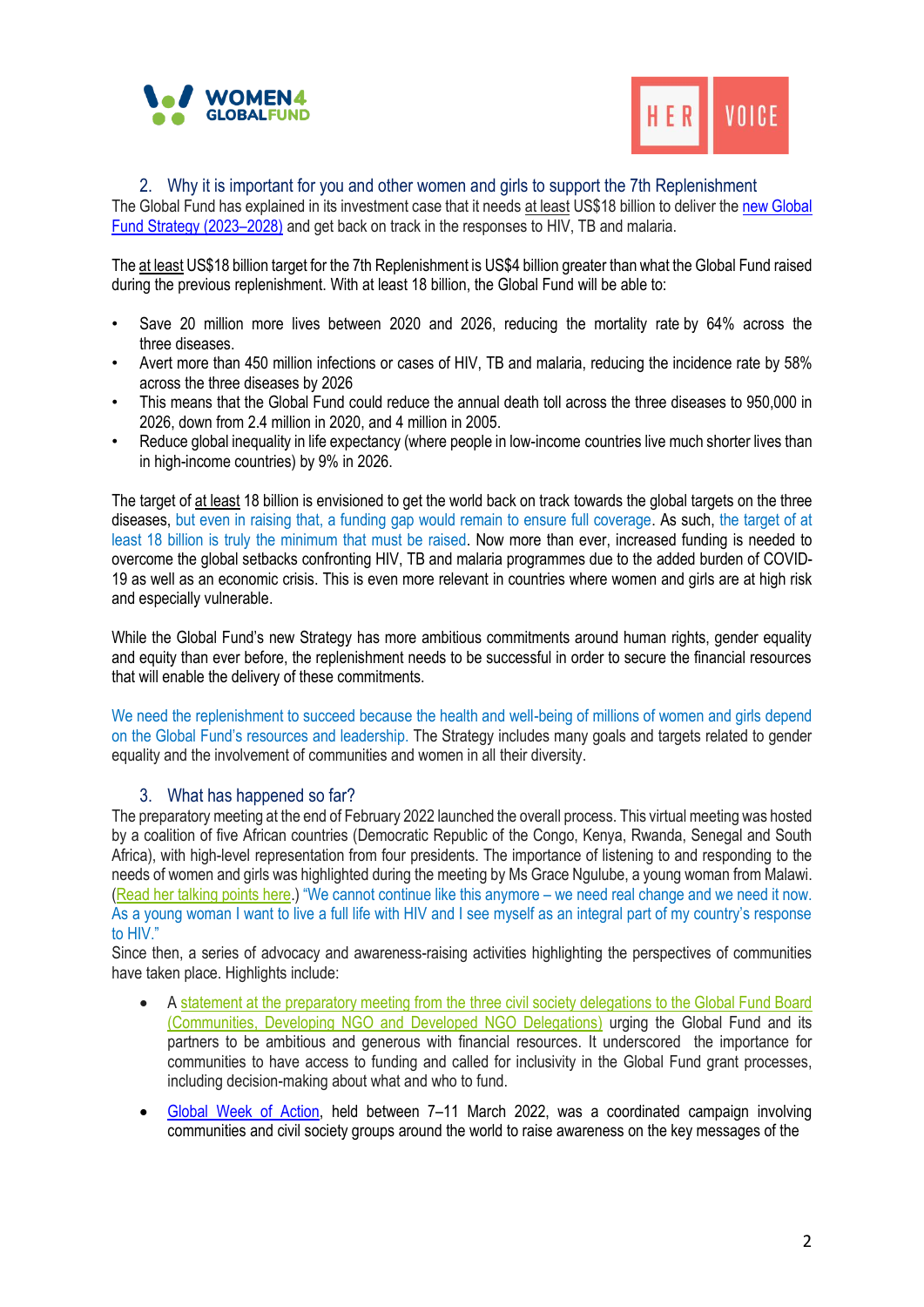



7th Replenishment investment case. A wide range of activities took place, including crafting and delivering letters to embassies, and holding meetings with key government decision-makers.

## 4. How you can get involved

There are many ways to get involved before the pledging conference in September 2022. The Global Fund is committed to supporting ongoing dialogue and information-sharing with civil society and communities, at national, regional and global levels. This includes supporting civil society and communities to advocate and amplify their key asks throughout the replenishment process.

Hold the Global Fund accountable to meaningfully engaging civil society and communities! Reach out if you need information, support or guidance on how to engage.

The Global Fund partnership must ensure its replenishment messaging is, at minimum, gender sensitive and inclusive of women and girls. As a woman's rights and gender advocate, you can ask questions such as:

- Has the Global Fund articulated what the replenishment can deliver for women and girls in all our diversity?
- Are women's rights and gender advocates being meaningfully included in the replenishment process?
- Does their communications and social media messaging portray women and girls in all our diversity?
- Do they use these channels to amplify the asks of civil society and communities, including women and girls?

In addition to holding the Global Fund accountable for a gender-sensitive replenishment process, you have a key role to play in helping mobilise the funds needed for a successful replenishment. For example, you can work with other advocates and networks to:

- Lobby government policy-makers and parliamentarians to contribute to the 7th Replenishment to the fullest extent possible. This effort could include encouraging them to provide more domestic financial resources (e.g., in national budgets) for HIV, TB and malaria as well as general health needs.
- Engage the media (newspapers, radio, TV, social media, traditional media etc.) to raise awareness about the Global Fund and how it benefits your country – including women and girls in all their diversity.
- Be vocal and open about your experiences and needs as a woman or girl affected by HIV, TB or malaria in your community. Articulate what a successful replenishment will mean to you and your community.

Below are further ideas on how to get involved – as well as updates of what is happening around the world:

- The [Global Fund Advocates Network](https://women4gf.us20.list-manage.com/track/click?u=7694fdec07793ad302219611e&id=f2d8fcf798&e=c2175a527f) (GFAN) is tracking civil society work around the 7th Replenishment. It is also continuously developing resources to support communities and civil society advocates, many of which are part of it[s advocacy toolkit](https://www.globalfundadvocatesnetwork.org/preparatory-meeting-investment-case-advocacy-toolkit/) around the investment case. This toolkit has sample messages that can be used for advocacy purposes as well as many other resources providing information and suggestions, including recordings of briefing calls on key events and milestones related to the replenishment.
- GFAN Asia-Pacific was one of the organisers of the Global Week of Action. It has many [other ongoing](https://gfanasiapacific.org/powerofmore)  [activities](https://gfanasiapacific.org/powerofmore) that you can support and be involved in, including communicating key messages such as #PowerofMore, #FightForWhatCounts and #BetterTogether.
- The [Global Fund's website](https://www.theglobalfund.org/en/seventh-replenishment/#:~:text=20%20years%20after%20the%20Global,to%20save%2020%20million%20lives.) has regularly updated information about the 7th Replenishment, including a 'social media wall'.